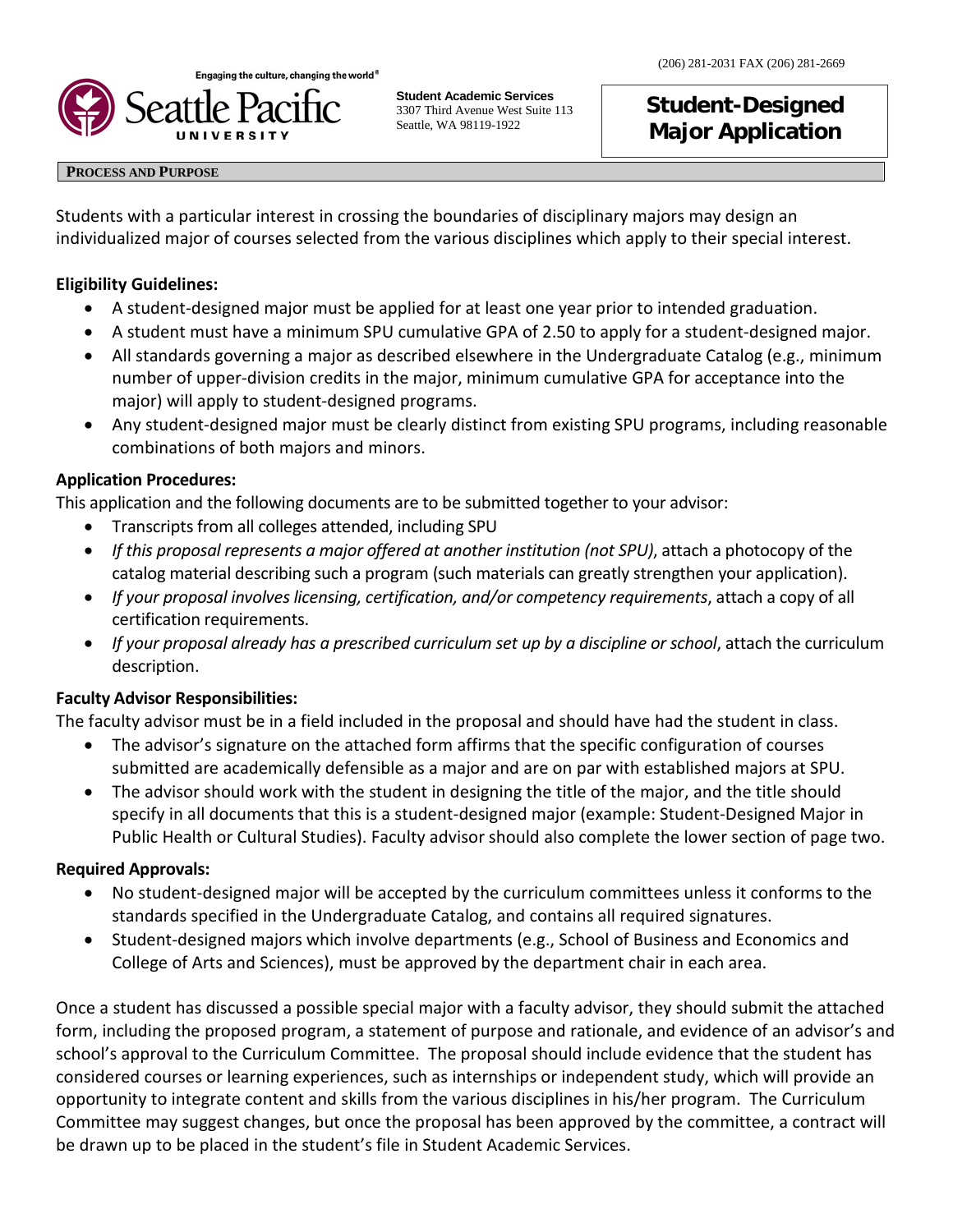| <b>STEP I: CURRENT INFORMATION</b> |                                                                |          |  |  |
|------------------------------------|----------------------------------------------------------------|----------|--|--|
| Name:                              | SPU ID Number:<br>the control of the control of the control of |          |  |  |
| Phone:                             | SPU email:                                                     | @spu.edu |  |  |
| <b>Faculty Advisor:</b>            | School:                                                        |          |  |  |
|                                    |                                                                |          |  |  |

#### **MAJOR INFORMATION**

Title: Student-Designed Major in

*Note: Text after "Student-Designed Major in" must be 70 characters or fewer, including spaces.*

Please list all other Majors and Minors you are pursuing:

Rationale: Write a short paragraph on each of the following:

- 1. Career and/or academic goals or other reasons for proposal
- 2. Unique skills, knowledge, performance competencies that will be gained through this proposal that would not be possible through existing majors.

\_\_\_\_\_\_\_\_\_\_\_\_\_\_\_\_\_\_\_\_\_\_\_\_\_\_\_\_\_\_\_\_\_\_\_\_\_\_\_\_\_\_\_\_\_\_\_\_\_\_\_\_\_\_\_\_\_\_\_\_\_\_\_\_\_\_\_\_\_\_\_\_\_\_\_\_\_\_\_\_\_\_\_\_\_\_\_\_\_\_\_\_\_\_\_\_\_\_

| TO BE COMPLETED BY FACULTY ADVISOR |                                                                                                                                                                                                                                     |  |  |  |
|------------------------------------|-------------------------------------------------------------------------------------------------------------------------------------------------------------------------------------------------------------------------------------|--|--|--|
|                                    |                                                                                                                                                                                                                                     |  |  |  |
|                                    | Class standing: _______________                                                                                                                                                                                                     |  |  |  |
| <b>Major Details:</b>              | Number of credits in proposed student-designed major: __________________________<br>This student-designed major will achieve academic and/or career goals of applicant better than<br>existing majors at SPU or elsewhere: Yes / No |  |  |  |
|                                    |                                                                                                                                                                                                                                     |  |  |  |
|                                    | SPU has adequate resources to support the proposal: Yes / No                                                                                                                                                                        |  |  |  |
|                                    | <i>If no</i> , where will complementary courses be taken? <u>Internal and the contract of the set of the set of the set of</u>                                                                                                      |  |  |  |
| <b>APPROVALS</b>                   | <u> 1989 - Johann Stoff, deutscher Stoff, der Stoff, der Stoff, der Stoff, der Stoff, der Stoff, der Stoff, der S</u>                                                                                                               |  |  |  |
|                                    | Date: the contract of the contract of the contract of the contract of the contract of the contract of the contract of the contract of the contract of the contract of the contract of the contract of the contract of the cont      |  |  |  |
|                                    | Date: The Company of the Company of the Company of the Company of the Company of the Company of the Company of                                                                                                                      |  |  |  |
|                                    | Dept. Chair Initials: _________                                                                                                                                                                                                     |  |  |  |
|                                    |                                                                                                                                                                                                                                     |  |  |  |
|                                    | Date: and the contract of the contract of the contract of the contract of the contract of the contract of the                                                                                                                       |  |  |  |
|                                    | Date: and the contract of the contract of the contract of the contract of the contract of the contract of the                                                                                                                       |  |  |  |